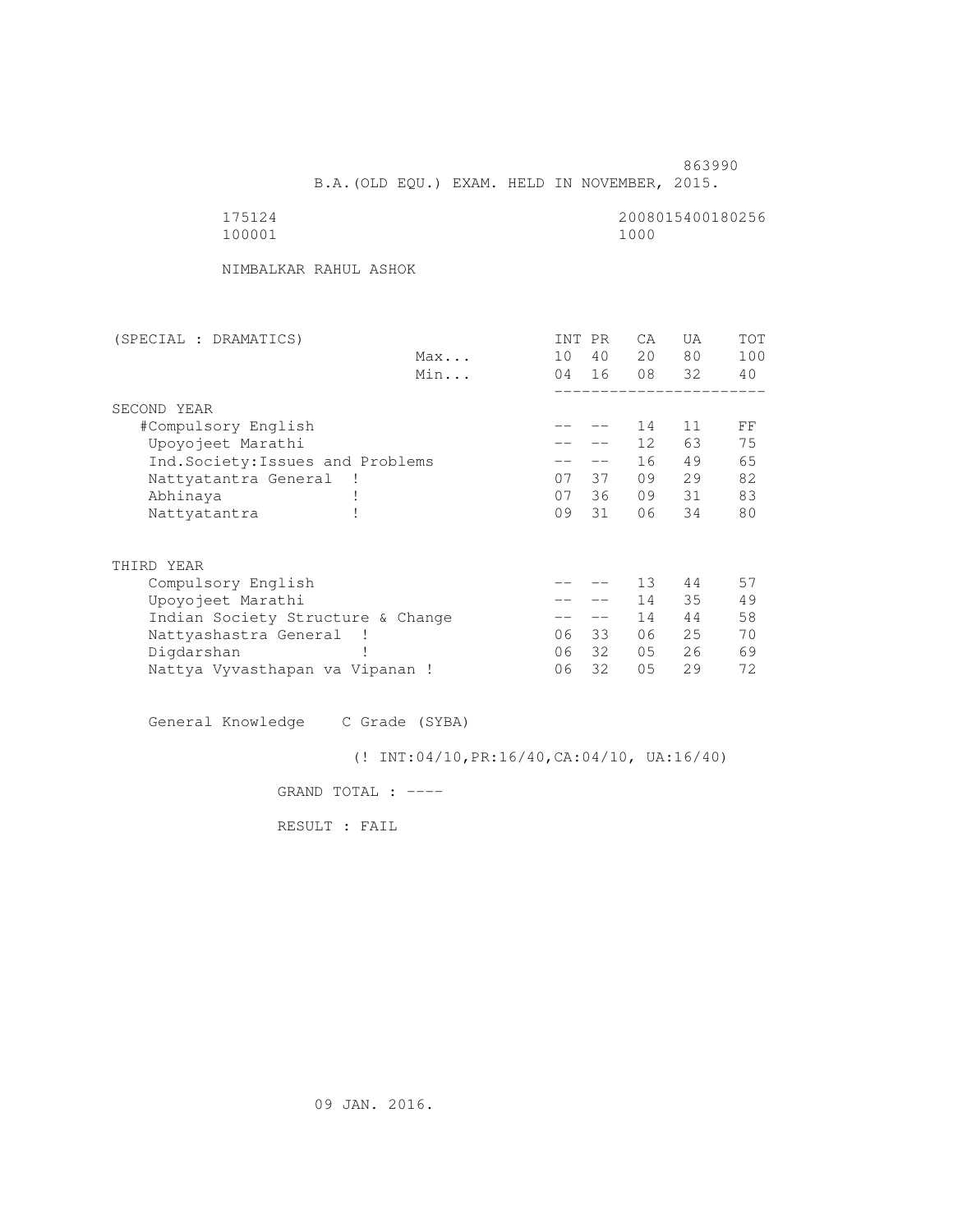B.A.(OLD EQU.) EXAM. HELD IN NOVEMBER, 2015.

110012 1102

175385 2008015400257034

863911

RAKHUNDE ASHISH RAMESH

| (SPECIAL : HISTORY)                | Max<br>Min | INT PR<br>10<br>04 | 40<br>16 | CA.<br>20       | UA<br>80<br>08 32 | <b>TOT</b><br>100<br>40 |
|------------------------------------|------------|--------------------|----------|-----------------|-------------------|-------------------------|
| SECOND YEAR                        |            |                    |          |                 |                   |                         |
| Compulsory English                 |            |                    |          | 09              | 33                | 42.                     |
| Edu. & Human Development           |            |                    |          | 19              | 48                | 67                      |
| Gayan Va Swar Wadhya !             |            | 08                 | 23       | 07              | 19                | 57                      |
| Hist.of the Marathas               |            |                    |          | 18              | 35                | 53                      |
| Modern India (1757-1857)           |            |                    | $-\,-$   | 18              | 33                | 51                      |
| Ancient India (Upto 1206)          |            |                    |          | 18              | 33                | 51                      |
| THIRD YEAR                         |            |                    |          |                 |                   |                         |
| #Compulsory English                |            |                    |          | 11              | 34                | 45                      |
| #Education & Indian Heritage       |            |                    |          | 18              | 47                | 65                      |
| #Gayan Va Swar Waddya, Kantha !    |            | 07                 | 2.4      | 08              | 24                | 63                      |
| #Exp.& fall of the Maratha Power   |            |                    |          | 12 <sup>°</sup> | 46                | 58                      |
| #Medieval India (1206-1707)        |            |                    |          | 16              | 54                | 70                      |
| #Hist of Modern Europe (1789-1960) |            |                    |          | 16              | 40                | 56                      |

General Knowledge C Grade (SYBA)

(! INT:04/10,PR:16/40,CA:04/10, UA:16/40)

GRAND TOTAL : 678/1200

RESULT : SECOND CLASS